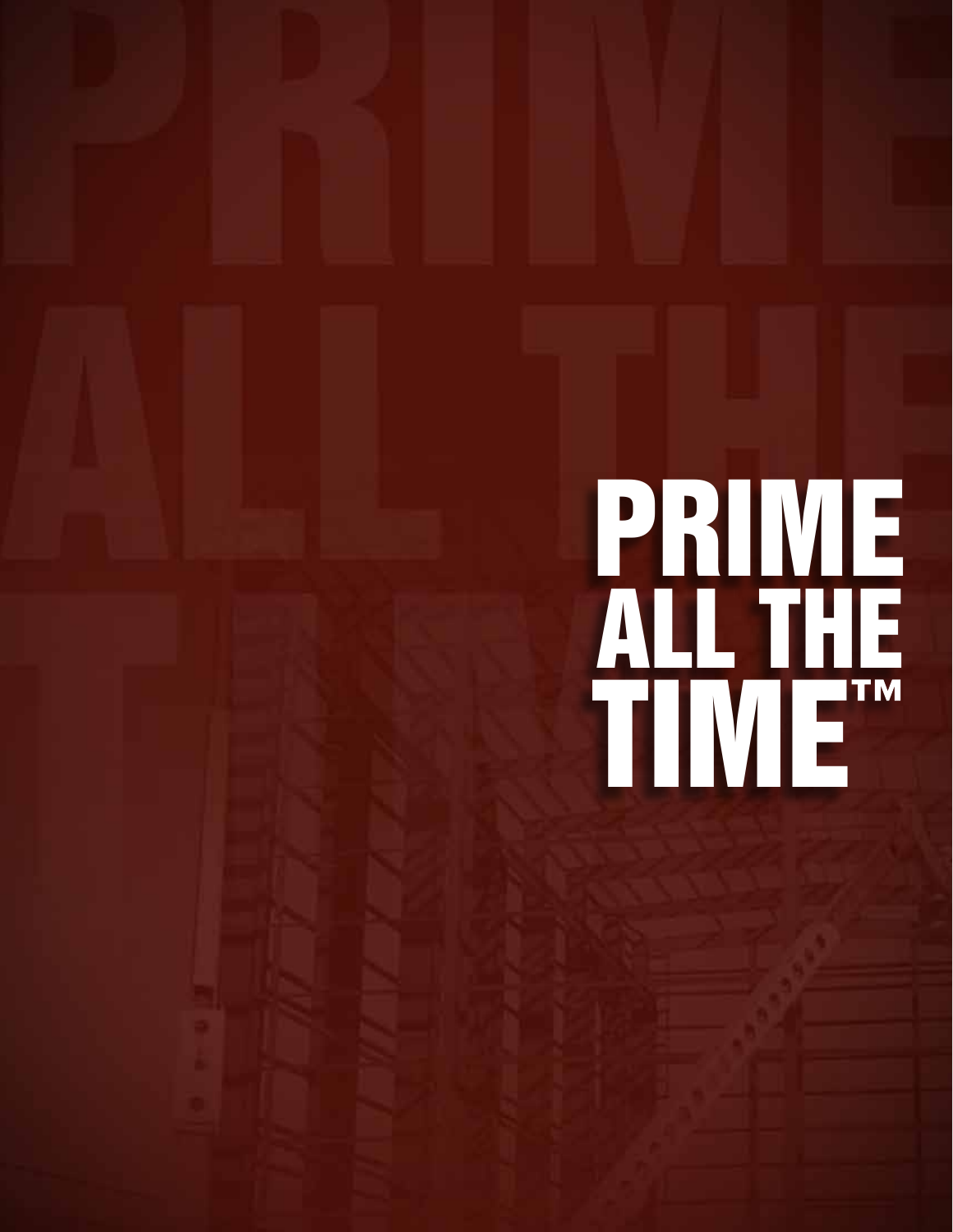## PRIME ALL THE TIME™



**Prime Distinction** means choosing the only coil coater that operates two state-of-the-art facilities solely dedicated to painting and slitting hot rolled steel coil. Not only will you get the flexibility of a lean organization with the ability to adapt to constantly changing business environments and product design requirements, you will receive a quality product that goes far beyond the industry standard. It means your products will have the best paint flexibility, with no cracking or rusting on roll formed edges. An ISO Registered Quality Management Systems coupled with our uncompromising attention to detail will ensure your final product meets the highest standards.



*Prime opportunity* means choosing a coil coater who can leverage your buying power, so you can secure prime, prepainted hot rolled steel at the most competitive price. It means having the ability to procure all of the coil coated hot rolled steel products that you need; whether it's fullwidth coil, slit coil, punched and formed eave plates, or even angles. It's the opportunity to utilize a seasoned supply chain partner with the resources and expertise to assist you with all of your coil coating needs.

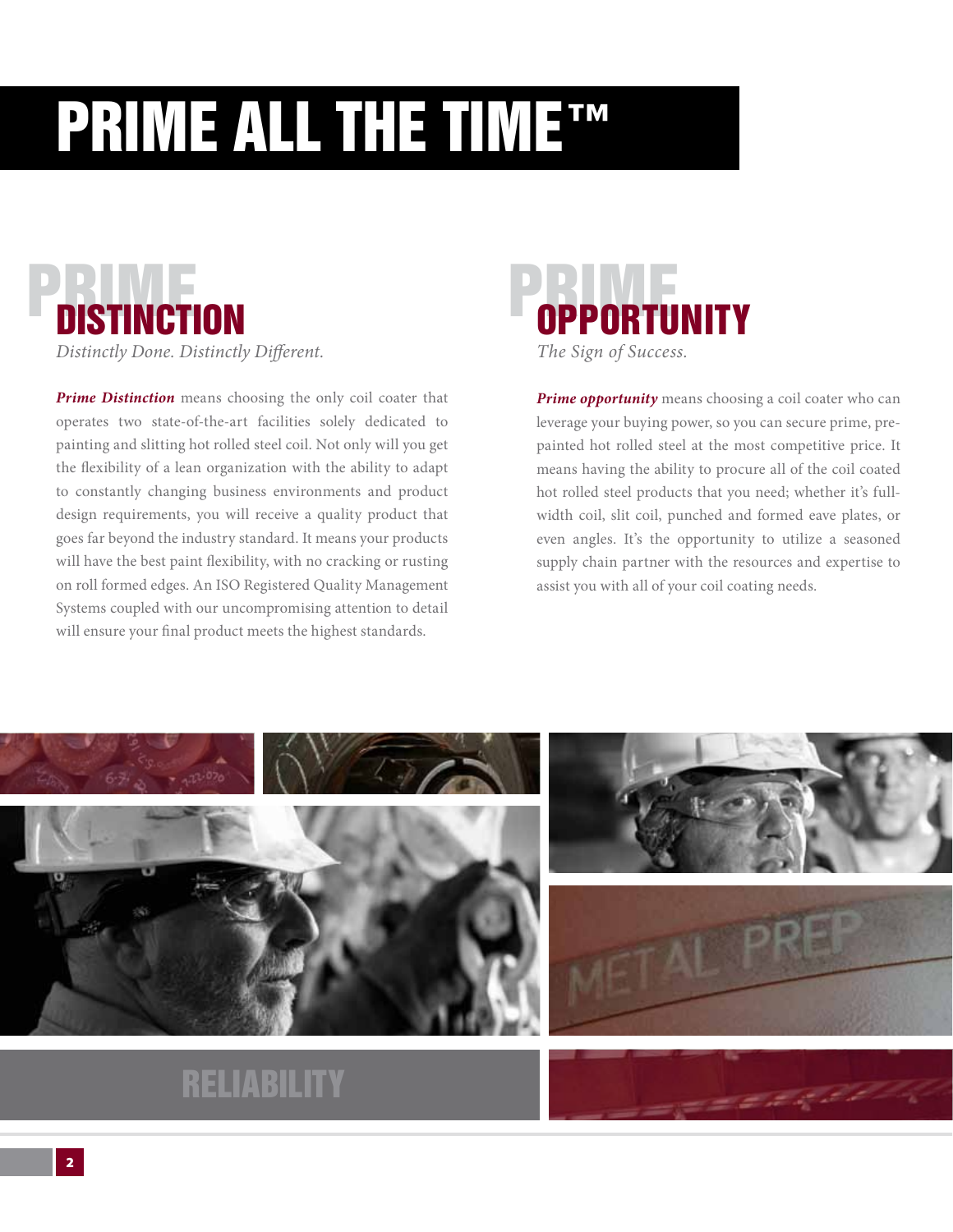*Metal Prep™ provides high strength hot rolled steel. The hot rolled steel is descaled, cleaned, painted, and slit to customer specifications, and then recoiled for shipment.* 



*Prime Availability* means having access to prime, finished inventory that is ready for immediate shipment, affording you the ability to meet your most demanding deadlines. It means having access to two strategically placed facilities, each with the flexibility to meet your needs. It means reliability and the assurance of receiving the right product when you expect it.



*Prime Partnership* means having a supply chain partner who can contribute to your success by providing you with superior customer service, unrivaled quality, and the most diverse selection of coil coated hot rolled steel products available to the market. Prime Partnership also means having a supply chain relationship built upon mutual trust, reliability and value, allowing you to improve your productivity, reduce costs, lower inventory expenses, and eliminate environmental emissions while we focus on state-of-the-art coil coating techniques and providing you with the Prepainted Steel products you need.